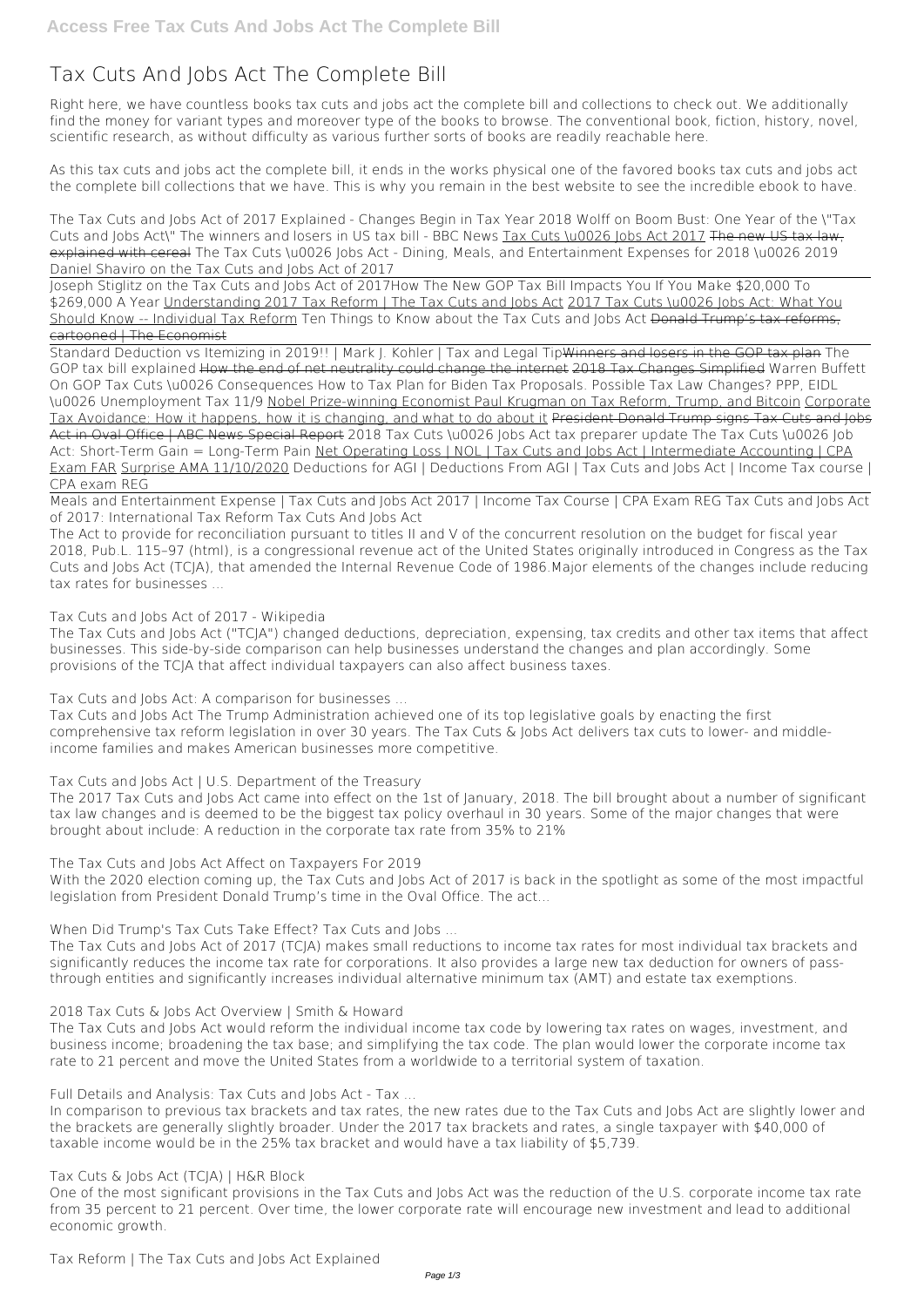The Tax Cuts and Jobs Act was the largest overhaul of the tax code in three decades. The law creates a single corporate tax rate of 21%. Many of the tax benefits set up to help individuals and...

*Explaining the Trump Tax Reform Plan - Investopedia*

The Tax Cuts and Jobs Act has worked its way through Congress and is now awaiting final passage by the House and Senate. TPC has updated its comparison chart to show how the TCJA from the conference committee would compare against current law.

*Analysis of the Tax Cuts and Jobs Act | Tax Policy Center*

The ugly sunset I'm referring to is the automatic sunset of the Trump tax cuts, officially known as the "Tax Cuts and Jobs Act", which was passed on December 22, 2017. The Act did several things for individual taxpayers: It reduced marginal tax rates. It increased the standard deduction. It reduced or eliminated some itemized deductions.

*An Ugly Sunset: What Will Happen if the Tax Cuts and Jobs ...*

Many factors influenced how a family was affected by the "Tax Cuts and Jobs Act" (TCJA), including whether the family was headed by a single parent or married couple, how many children a family had and how old those children were, whether the family itemized deductions prior to the law, and how much income a family had, and, in some cases, the sources of that income.

*How the 'Tax Cuts and Jobs Act' Affected Low, Middle, and ...*

The Tax Cuts and Jobs Act of 2017 (TCJA, P.L. 115-97) was the largest tax overhaul since 1986. Rushed through Congress without adequate hearings and passed by a near-party-line vote, the law is a...

Effects of the Tax Cuts and Jobs Act: A preliminary analysis William G. Gale, Hilary Gelfond, Aaron Krupkin, Mark Mazur, and Eric Toder Thursday, June 14, 2018 On December 22, 2017, Donald Trump...

*Effects of the Tax Cuts and Jobs Act: A preliminary analysis*

The Tax Cuts and Jobs Act (TCJA) made significant changes to the US tax code, and its effects are far-reaching. T his analysis focuses on the effects of the TCJA on the tax liability of businesses, presenting the estimated effects by both sector (C corporations versus pass-through businesses 1) and major industry.

*How the Tax Cuts and Jobs Act effects business revenue ...*

Corporate tax rate and corporate alternative minimum tax. The Tax Cut and Jobs Act (TCJA) reduced the top corporate income tax rate from 35 percent to 21 percent, bringing the US rate below the average for most other Organisation for Economic Co-operation and Development countries, and eliminated the graduated corporate rate schedule (table 1).

*How did the Tax Cuts and Jobs Act change business taxes ...*

Provides information about changes to withholding, standard and itemized deductions, moving expenses and many other tax reform provisions that affect individuals and families. The IRS is working on implementing the Tax Cuts and Jobs Act (TCJA). This major tax legislation will affect individuals, businesses, tax exempt and government entities.

*Tax Reform | Internal Revenue Service*

At the end of 2017, Congress passed the biggest tax plan since 1986. Whether you were for or against the sweeping overhaul, the Tax Cuts and Jobs Act will begin to affect individuals and businesses as early as January 2018. Yet, until now, relatively few people have had access to it or read it. Whether you file on your own, use someone to prepare your taxes, or you are an accountant yourself, to really understand how the bill will affect you means you must dig in. And having this complete resource, including the full text of the bill, will help you navigate its complexities. From dramatic reductions in taxes for corporations and other businesses, to an increase to standard individual deductions, there are many changes that Americans need to understand before the IRS comes calling. With insider analysis and insight from Patricia Cohen, who covers the national economy for the New York Times and whose front-page stories on this topic informed a nation, as well as specific tips from Michael Cohn, editor-in-chief of AccountingToday.com, this is an indispensable reference.

The Tax Cuts and Jobs Act is considered the most sweeping tax law change in decades, and for many individuals and businesses the massive and complex changes will have profound impacts. In particular, the multitude of provisions will vastly impact small businesses. How are you helping your small business clients prepare? The all-new CCH(R) AnswerConnect: Tax Cuts and Jobs Act Impact - Guide to Small Business will address concerns and provide in-depth details on the provisions, implications and benefits small businesses may witness as a result of the new Act. Lower individual tax rates, expansion of the IRS Code Sec. 179 deduction, the new 20% deduction on qualified business income (QBI) for certain pass-through entities and the reduced corporate income tax rate are just a few of the big and somewhat complex changes that will be in effect. It's highly recommended that you prepare now to mitigate risks and ensure that your small business clients have a complete understanding of how the Tax Cuts and Jobs Act will significantly impact the way they do business. The CCH Answer Connect Guide on Small Business explains the implications of the changes made by the Tax Cuts and Jobs Act. affecting small businesses. Items in the Act that affect small businesses include, among others, the revised tax rate structure for corporations, the Section 179 deduction, bonus depreciation, luxury car deductions, and the changes made to the taxation of pass-through entities (including the new 20% of QBI deduction available to certain pass-throughs. Other changes are also discussed including the section 199 deduction, the rules for net operating losses, the deductibility of entertainment expenses, the deduction for fringe benefits, the deduction for on-site eating facitlities, the deduction for business interest expenses, and a tax credit for employer-paid wages for medical or family leave.